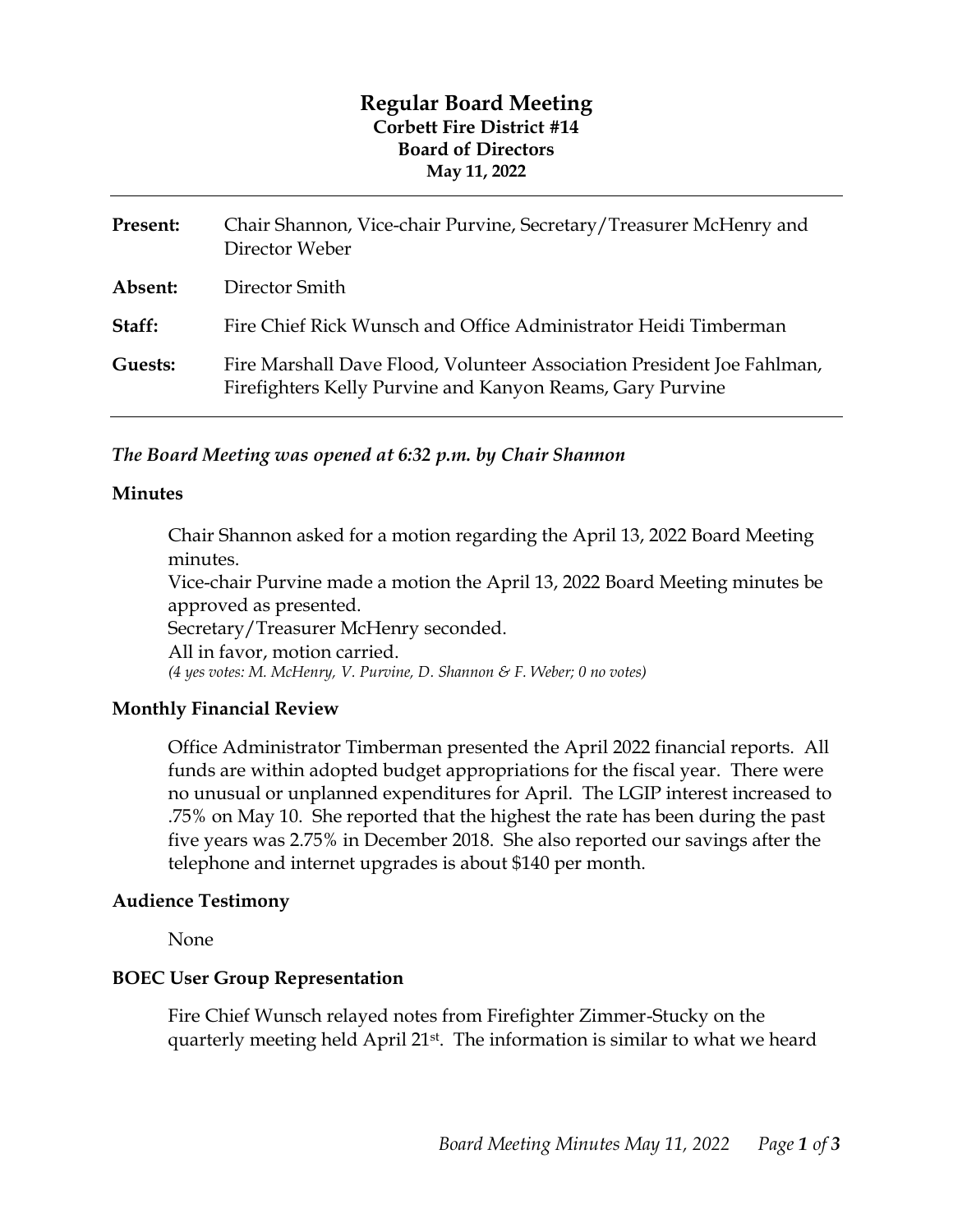from Director Cozzie at our December meeting. A short discussion regarding delayed dispatch calls directly impacting Corbett Fire followed. Temporary options to respond to serious medical emergencies were suggested. Chair Shannon asked to revisit this at next month's meeting.

### **EMS Contract Negotiations**

Chair Shannon sent off a proposal consistent with last month's discussion. OA Timberman will forward a copy to the remaining board members. The proposal contained a recitation of who we are, what we do, why the EMS contract calls are special. The proposal is that one we will figure out a per call cost on January 1<sup>st</sup> for the prior year budget and number of calls, two we will bill each quarter the number of contract area EMS calls times this per call cost and a final reconciliation at the end of the year. An in-district meeting with representatives from the county is scheduled for May 19.

### **Group Critical Illness proposal**

FC Wunsch reported that he proposed to the membership a couple of ways the district might contribute to the Corbett Firefighters' Association Benevolence Fund in lieu of the group critical illness policy as discussed at last month's meeting. The expenditure is allowed per SDAO Legal Counsel. Chair Shannon requested FC Wunsch consult with Association President Fahlman to create a set of criteria for disbursement and then present a policy that outlines a maximum fund balance and the two sources of suggested district funding at a future regular board meeting.

#### **WHA Insurance Workers' Compensation proposals**

OA Timberman presented the quote for Workers' Comp insurance from SDIS as requested at the February regular board meeting and the renewal from SAIF. The District will renew with SAIF as the overall cost is less than SDIS.

## **Chair Shannon recessed the Board Meeting for the Budget Hearing at 7:02 p.m. Chair Shannon reconvened the Board Meeting at 7:05 p.m.**

#### **Resolutions to Adopt 2022-2023 Fiscal Year Budget**

The Board received a copy of the proposed resolutions to adopt the budget, make appropriations, impose and categorize the tax for the 2022-2023 Fiscal Year. Secretary/Treasurer McHenry made a motion to pass the resolutions as presented. Vice-chair Purvine seconded. All in favor; motion carried. *(4 yes votes: M. McHenry, V. Purvine, D. Shannon & F. Weber; 0 no votes)*